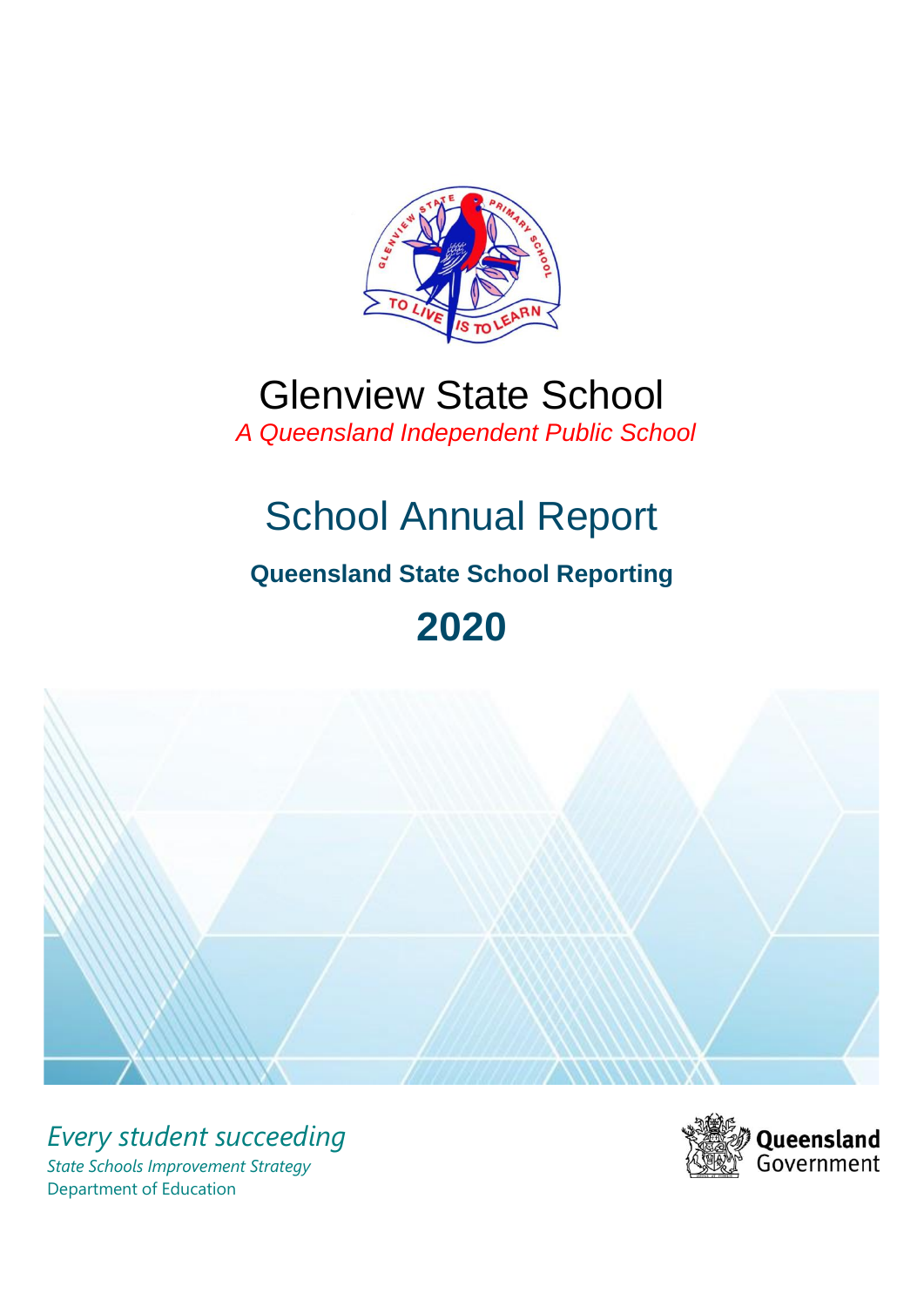#### **Contact details**

| <b>Postal Address</b> | 6 Leeding Road Glenview Qld 453 |
|-----------------------|---------------------------------|
| <b>Phone</b>          | $(07)$ 5439 6777                |
|                       |                                 |
| Email                 | Admin@glenviewss.eq.edu.au      |
| Website               | https://glenviewss.eq.edu.au    |

#### **Public Notice:**

The School Annual Report is published as an information source only. Public information used to create this report may not appear in this format in the public domain. Please refer to disclaimer information.

#### **Disclaimer**

The materials presented in this report are distributed by the Department of Education (the Department) as an

information source only.The information and data in this report is subject to change without notice.

The Department makes no statements, representations, or warranties about the accuracy or completeness of, and you should not rely on, any information contained in this report.

The Department disclaims all responsibility and all liability (including without limitation, liability in negligence) for all expenses, losses, damages and costs you might incur as a reatof the information in this report being inaccurate or incomplete in any way, and for any reason. Despite our best efforts, the Department makes no warranties that the information in this report is free of infection by computer viruses or other contamination.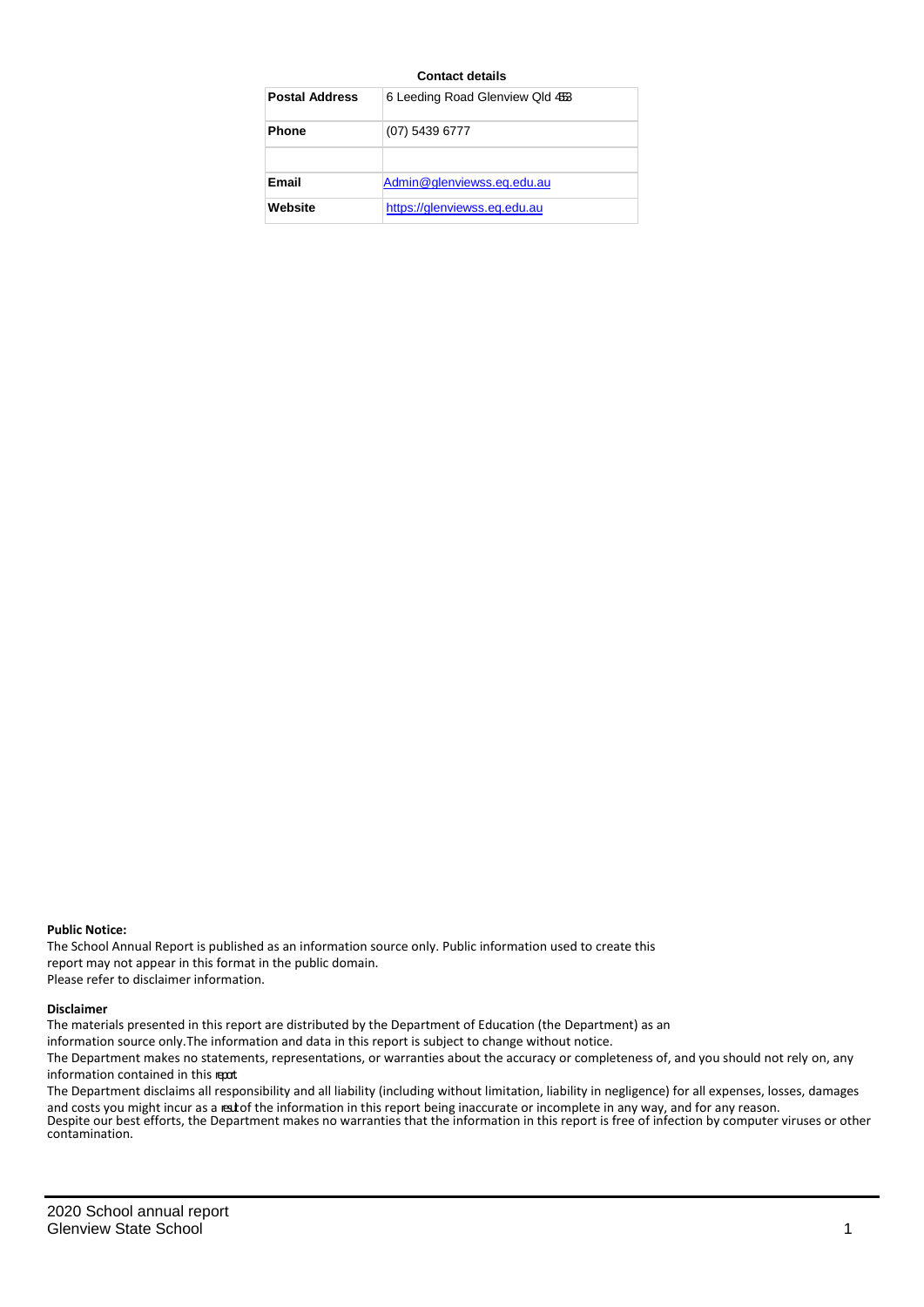## **School Overview**

Glenview is a Queensland Independent Public School providing exceptional educational opportunities for children from Preparatory Level to Year Six and is acknowledged for its engaging, challenging teaching and learning programs, its supportive school culture and for providing the best possible academic, physical, social and emotional education for its students. Our goal is for our students to leave Glenview School with the confidence, skills and capabilities to be successful, responsible citizens of the 21st Century.

The school achieves these excellent outcomes guided by its Pedagogical Framework, focussing on the academic and social/emotional development of the whole child, and its Australian Curriculum aligned Glenview School Curriculae. We maintain an intense focus on high quality teaching and learning, on high expectations and on every student's learning growth.

The school's 292 (in 2020) students learn in a caring, inclusive environment challenged and supported by a specifically designed ACARA aligned Curriculum, innovative and respected Pedagogy, and productive, meaningful Assessment. Our expert teachers develop 'communities of learners' in an individualised, child-responsive approach, which makes learning an engaging experience to be shared. Students are challenged to acquire knowledge and understanding of facts, skills, concepts, and procedures, to apply these in different contexts and to think critically and intensively. Student learning is carefully assessed and student achievement, learning growth and progress are monitored.

The Glenview School Curriculae includes, Maths, English, Science and Technology (STeM), Visual and Performing Arts, Music, Languages, Humanities, ICT Coding/Robotics, Health and Physical Education and Academy (extension). Cross-curricular learning areas include personal growth, social emotional resilience, and environmental sustainability, all of which help to create capable, competent learners who contribute in meaningful ways as successful individuals and citizens.

Extra-Curricular opportunities offered include Vocal Choirs, Dance Troupe, Brass and Woodwind Band, Instrumental Music (Strings and Multi), Musical Performance, Outdoor Education and Public Speaking and Chess while sporting endeavours are catered for through Swimming, Athletics, Cross Country, Surf Skills, and all QPSSA activities and events.

Located in the picturesque Moolalah River Valley in the Sunshine Coast hinterland, Glenview School was founded in 1878. We have a long and proud history over these 143 years and became a Queensland Independent Public School in 2016. Glenview School is recognised as one of the very top performing schools in Queensland.

## **Introduction**

Glenview School students learn in a caring educational environment which is focussed on each child's learning, targeted at ensuring learning achievement and growth and which encourages responsible citizenship. Our students 'live' and 'learn' in their community, school and homes.

We aim to imbue each young person with the attributes of good citizenship, generous heart and spirit, curious informed intellect, accomplished learning, deep emotional intelligence and the courage to progress into the global community to lead, participate and contribute. These young people will understand the world around them and their place in it and they will shape and be shaped by ongoing learning.

We Value:

- Education- learning and achievement excellence and endeavour challenge and creativity
- People individuality, resilience, creativity and aspiration
- Positive relationships- care, respect, courtesy, trust and honesty
- Personal responsibility equity, fairness and diversity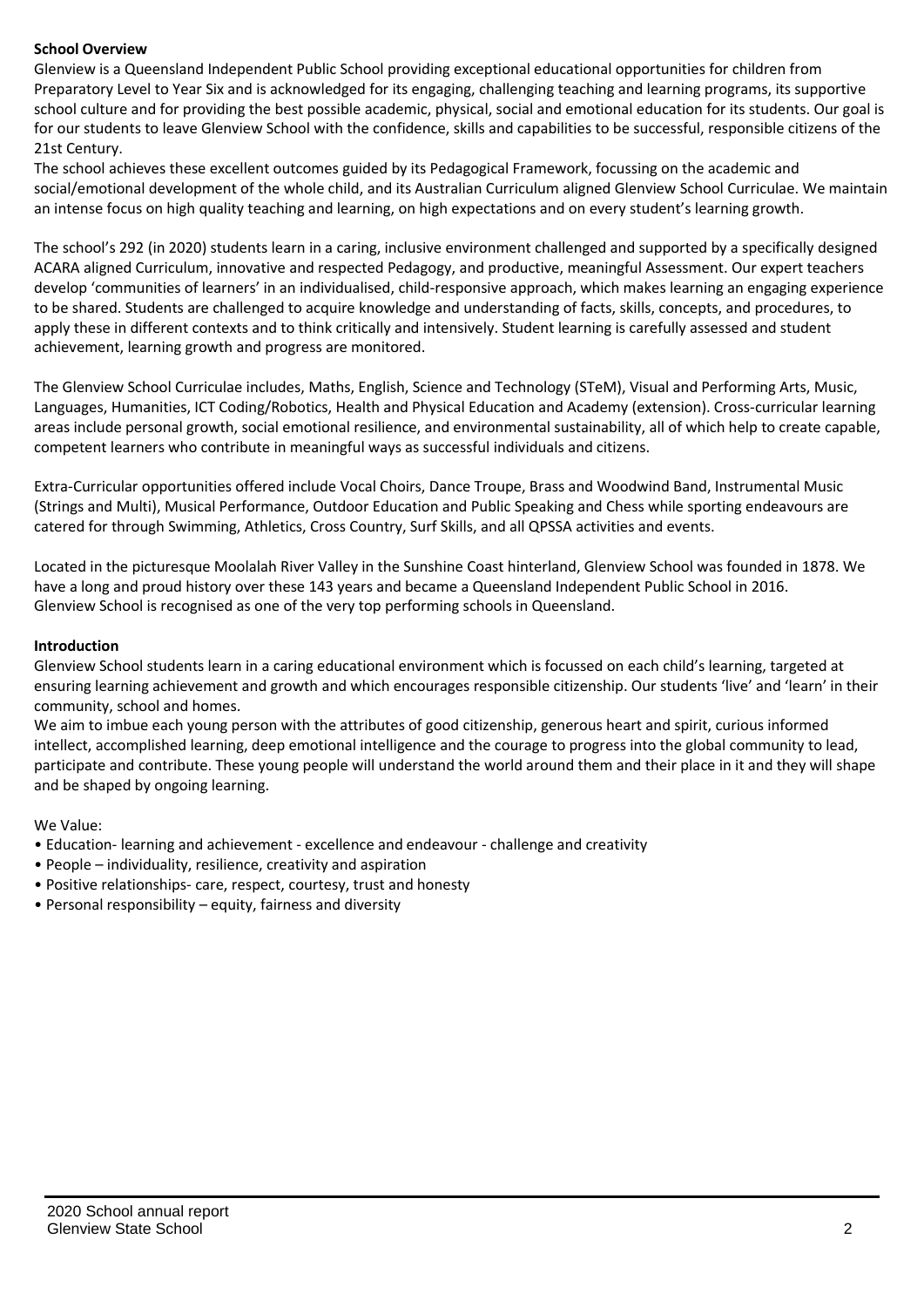| <b>School Context</b>              |                                                                                                                                                                                         |
|------------------------------------|-----------------------------------------------------------------------------------------------------------------------------------------------------------------------------------------|
| <b>Coeducational or single sex</b> | Coeducational                                                                                                                                                                           |
| <b>Independent Public School</b>   | Yes                                                                                                                                                                                     |
| Year levels offered in 2020        | Prep Year – Year 6                                                                                                                                                                      |
| <b>Webpages</b>                    | Additional information about Queensland state schools is located on the:<br>My School website<br>Queensland Government data website<br>Queensland Government schools directory website. |

## **Characteristics of the student body**

## **Student enrolments**

#### **Table 1: Student enrolments by year level**

|                   |      | <b>February</b> |      |      | <b>August</b> |      |
|-------------------|------|-----------------|------|------|---------------|------|
| <b>Year Level</b> | 2018 | 2019            | 2020 | 2018 | 2019          | 2020 |
| <b>Prep Year</b>  | 31   | 52              | 51   | 30   | 52            | 51   |
| Year 1            | 28   | 36              | 50   | 31   | 34            | 49   |
| Year <sub>2</sub> | 38   | 34              | 38   | 41   | 37            | 37   |
| Year 3            | 31   | 42              | 38   | 30   | 41            | 34   |
| Year 4            | 30   | 32              | 46   | 30   | 32            | 45   |
| Year 5            | 28   | 33              | 33   | 28   | 33            | 33   |
| Year <sub>6</sub> | 35   | 30              | 36   | 35   | 30            | 37   |
| <b>Total</b>      | 221  | 259             | 292  | 225  | 259           | 286  |

Notes

1. Student counts include headcount of all full- and part-time students at the school.

## **Average class sizes**

### **Table 2: Average class size information for each phase of schooling**

| <b>Year Levels</b> | 2018 | 2019 | 2020 |
|--------------------|------|------|------|
| Prep – Year 3      | 24   | 23   | 23   |
| Year 4 – Year 6    | つつ   | 24   | 25   |

Notes

1. Classes are measured against the target of 25 students per teacher in Prep to Year 3 and Years 11 to 12, and target of 28 students per teacher in Years 4 to 10. Where composite classes exist across cohorts (e.g. Year 3/4) the class size targets would be the lower cohort target.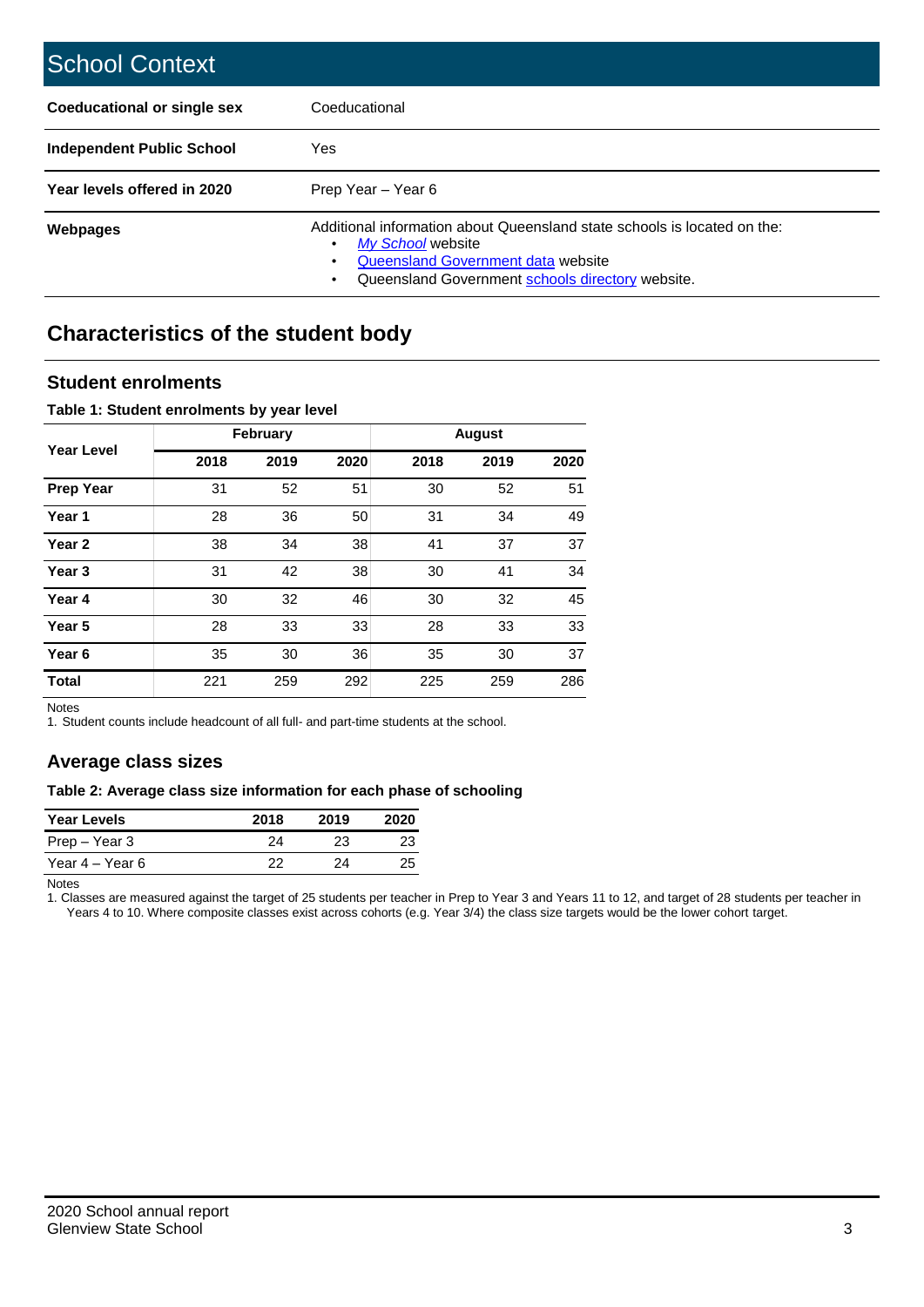## **Overview**

Glenview School provides a safe and supportive school environment for all students. Our Pedagogical Framework incorporates a social/emotional learning framework which supports all students to develop resilience, confidence, persistence and a balanced approach to their life and learning. Specific programs such as 'Bounce Back' are focussed on building student resilience and personal management/growth skills, and are a preventative approach social issues such as bullying. The school-community partnership underpins a strong and vibrant culture where Glenview School is the communal centre of the community. Parent involvement in the school is highly valued and the 'voices' of parents are heard and respected.

Our chaplaincy program is strongly focused on developing student resilience and is well supported by our P&C.

## **Parent, student and staff satisfaction**

Tables 3–5 show selected items from the Parent/Caregiver, Student and Staff School Opinion Surveys. In response to the COVID-19 pandemic, the annual school opinion surveys of students, teachers and staff were not administered in 2020.

For state level information go to the *[School Opinion Survey](https://qed.qld.gov.au/publications/reports/statistics/schooling/schools/schoolopinionsurvey)* [webpage.](https://qed.qld.gov.au/publications/reports/statistics/schooling/schools/schoolopinionsurvey)

#### **Table 3: Parent/Caregiver Survey**

| Percentage of parents/caregivers who agree <sup>1</sup> that:                                               | 2018   | 2019   | 2020 |
|-------------------------------------------------------------------------------------------------------------|--------|--------|------|
| My child is getting a good education at this school.                                                        | 100.0% | 100.0% |      |
| This is a good school.                                                                                      | 97.8%  | 100.0% |      |
| My child likes being at this school. <sup>2</sup>                                                           | 100.0% | 100.0% |      |
| My child feels safe at this school. <sup>2</sup>                                                            | 100.0% | 97.6%  |      |
| My child's learning needs are being met at this school. <sup>2</sup>                                        | 97.8%  | 100.0% |      |
| My child is making good progress at this school. <sup>2</sup>                                               | 97.8%  | 97.6%  |      |
| Teachers at this school expect my child to do his or her best. <sup>2</sup>                                 | 97.8%  | 100.0% |      |
| Teachers at this school provide my child with useful feedback about his or her school<br>work. <sup>2</sup> | 95.5%  | 94.9%  |      |
| Teachers at this school motivate my child to learn. <sup>2</sup>                                            | 95.7%  | 97.6%  |      |
| Teachers at this school treat students fairly. <sup>2</sup>                                                 | 95.5%  | 92.7%  |      |
| I can talk to my child's teachers about my concerns. <sup>2</sup>                                           | 100.0% | 100.0% |      |
| This school works with me to support my child's learning. <sup>2</sup>                                      | 97.8%  | 97.6%  |      |
| This school takes parents' opinions seriously. <sup>2</sup>                                                 | 93.5%  | 87.8%  |      |
| Student behaviour is well managed at this school. <sup>2</sup>                                              | 93.3%  | 87.8%  |      |
| This school looks for ways to improve. <sup>2</sup>                                                         | 95.7%  | 95.0%  |      |
| This school is well maintained. <sup>2</sup>                                                                | 100.0% | 100.0% |      |

Notes

1. *Agree* represents the percentage of respondents who Somewhat Agree, Agree or Strongly Agree with the statement.

2. Nationally agreed parents/caregiver items.

3. DW = Data withheld to ensure confidentiality.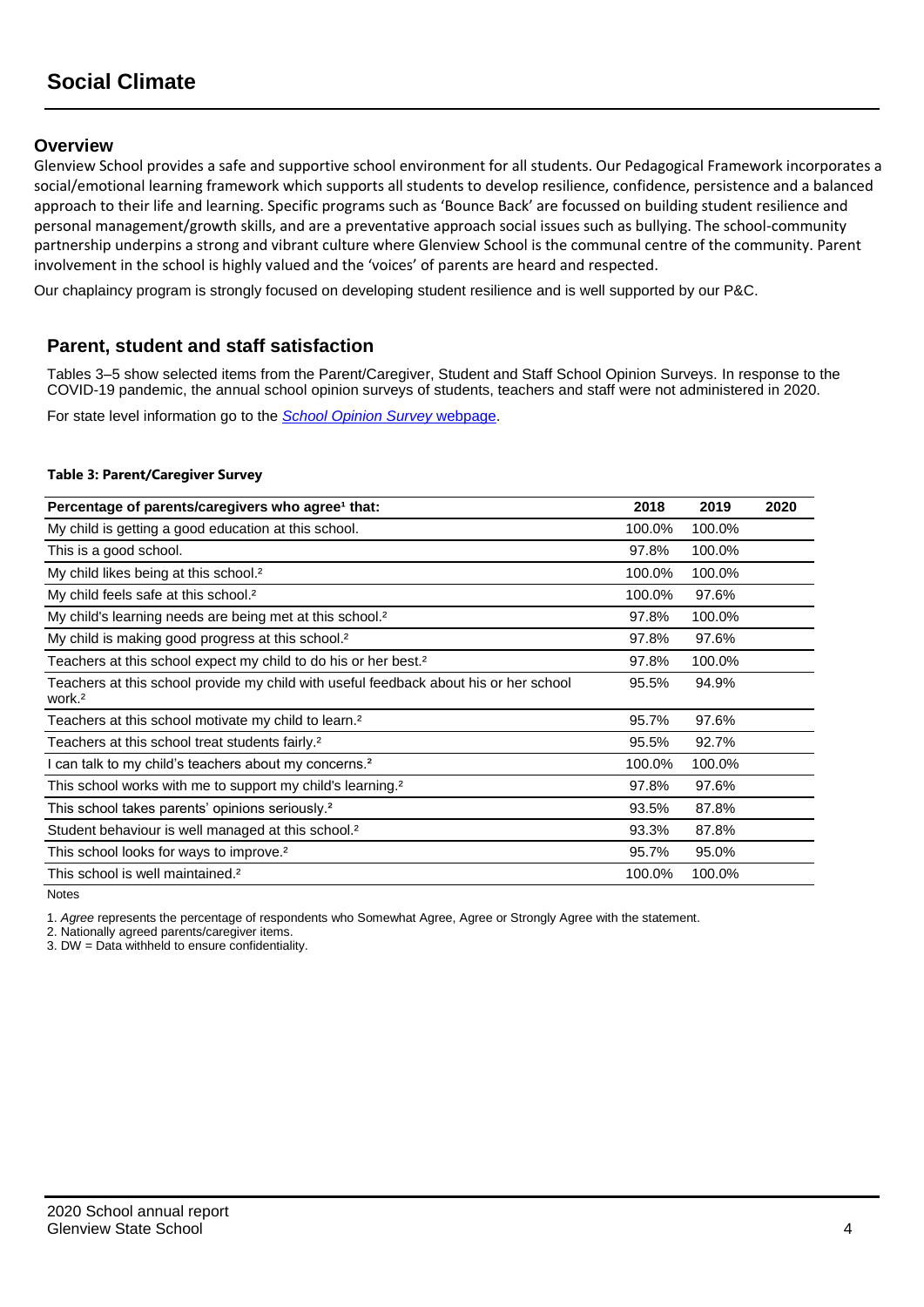#### **Table 4: Student Survey**

| Percentage of students who agree <sup>1</sup> that:                            | 2018   | 2019   | 2020 |
|--------------------------------------------------------------------------------|--------|--------|------|
| am getting a good education at my school.                                      | 100.0% | 96.8%  |      |
| I like being at my school. <sup>2</sup>                                        | 98.8%  | 95.2%  |      |
| I feel safe at my school. <sup>2</sup>                                         | 100.0% | 98.4%  |      |
| My teachers motivate me to learn. <sup>2</sup>                                 | 98.8%  | 100.0% |      |
| My teachers expect me to do my best. <sup>2</sup>                              | 100.0% | 100.0% |      |
| My teachers provide me with useful feedback about my school work. <sup>2</sup> | 98.8%  | 100.0% |      |
| Teachers at my school treat students fairly. <sup>2</sup>                      | 89.4%  | 95.2%  |      |
| can talk to my teachers about my concerns. <sup>2</sup>                        | 96.5%  | 95.2%  |      |
| My school takes students' opinions seriously. <sup>2</sup>                     | 95.3%  | 91.9%  |      |
| Student behaviour is well managed at my school. <sup>2</sup>                   | 90.7%  | 96.8%  |      |
| My school looks for ways to improve. <sup>2</sup>                              | 100.0% | 98.4%  |      |
| My school is well maintained. <sup>2</sup>                                     | 100.0% | 100.0% |      |
| My school gives me opportunities to do interesting things. <sup>2</sup>        | 97.6%  | 100.0% |      |

Notes

1. *Agree* represents the percentage of respondents who Somewhat Agree, Agree or Strongly Agree with the statement.

2. Nationally agreed student items.

3. DW = Data withheld to ensure confidentiality.

#### **Table 5: Staff Survey**

| Percentage of staff who agree <sup>1</sup> that:                                                            | 2018   | 2019   | 2020 |
|-------------------------------------------------------------------------------------------------------------|--------|--------|------|
| I enjoy working at this school.                                                                             | 81.3%  | 89.5%  |      |
| I feel this school is a safe place in which to work.                                                        | 87.5%  | 94.7%  |      |
| I receive useful feedback about my work at this school.                                                     | 81.3%  | 84.2%  |      |
| I feel confident embedding Aboriginal and Torres Strait Islander perspectives across the<br>learning areas. | 92.3%  | 80.0%  |      |
| Students are treated fairly at this school.                                                                 | 100.0% | 94.7%  |      |
| Student behaviour is well managed at this school.                                                           | 100.0% | 94.4%  |      |
| Staff are well supported at this school.                                                                    | 81.3%  | 84.2%  |      |
| This school takes staff opinions seriously.                                                                 | 78.6%  | 78.9%  |      |
| This school looks for ways to improve.                                                                      | 93.8%  | 89.5%  |      |
| This school is well maintained.                                                                             | 100.0% | 100.0% |      |
| This school gives me opportunities to do interesting things.                                                | 68.8%  | 84.2%  |      |

**Notes** 

1. *Agree* represents the percentage of respondents who Somewhat Agree, Agree or Strongly Agree with the statement.

2. DW = Data withheld to ensure confidentiality.

## **Parent and community engagement**

Glenview School values reflect the values and aspirations of the school and broader community. We believe that the partnership between the school and the community is instrumental in the success of our teaching and learning programs. Our classrooms are open and welcoming and our parents and community are involved in students' learning. Communication is assisted by our multiple communication pathways, Facebook, email, Website and extensive use of SMS text. Of course our fortnightly eGazette, class newsletters, blogs and frequent face to face meetings are still a crucial part of communication.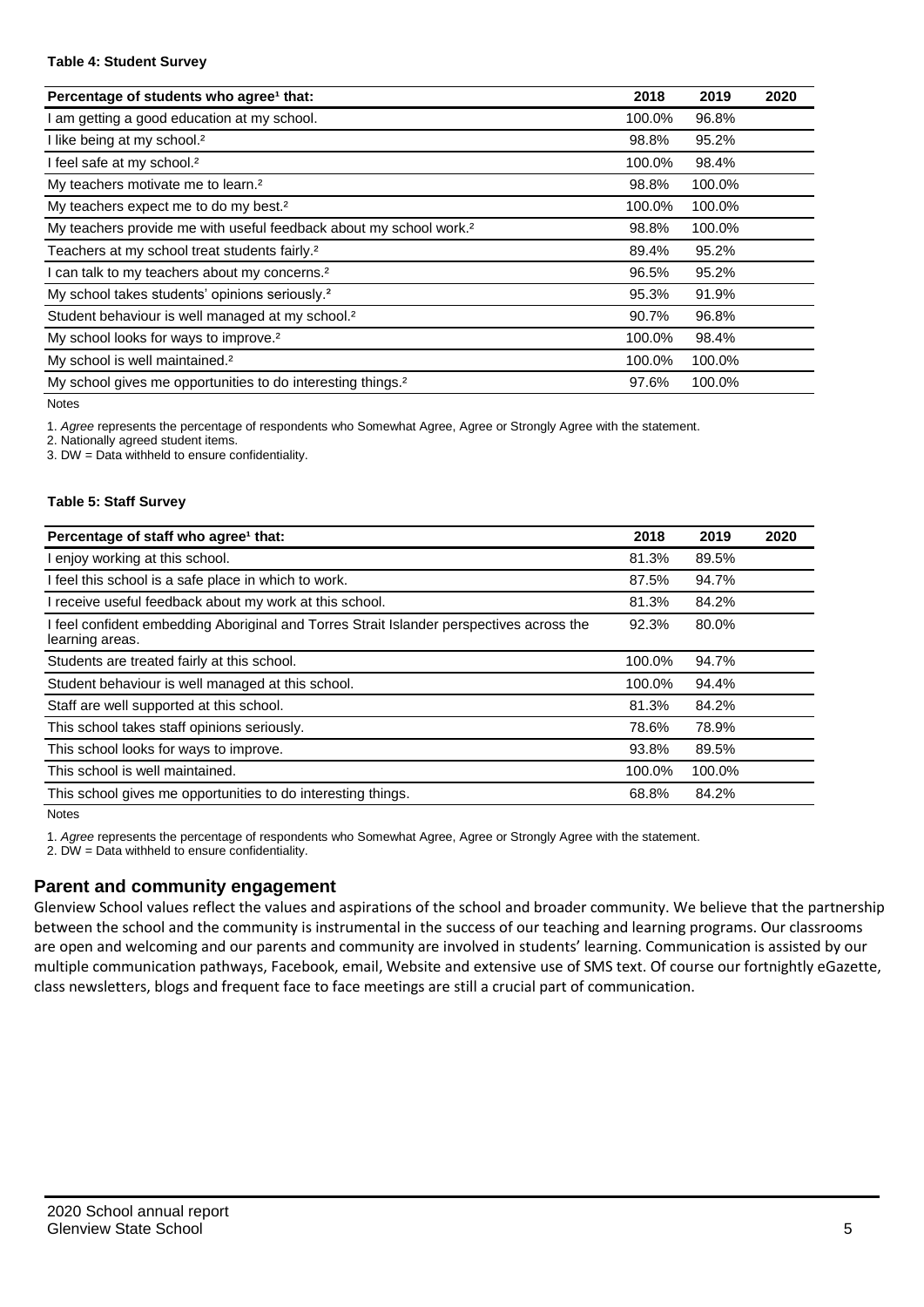## **Description of how this school manages non-attendance**

Queensland state schools manage non-attendance in line with the Queensland Department of Education procedures: *[Managing Student Absences and Enforcing Enrolment and Attendance at State Schools](https://ppr.qed.qld.gov.au/pp/managing-student-absences-and-enforcing-enrolment-and-attendance-at-state-schools-procedure)*; and *[Roll Marking in State Schools,](https://ppr.qed.qld.gov.au/pp/roll-marking-in-state-schools-procedure)* which outline processes for managing and recording student attendance and absenteeism.

## **Respectful Relationships Education Programs**

Our Health and Personal Growth program focusses on building student well-being and understanding in the core attributes of self-awareness, self-worth, self-esteem and having a sense of belonging. It also develops capacity in areas such as resilience, respectful relationships, conflict resolution and developing a sense of 'team'. Across 2020 as the impact of Covid-19 became reality, the 'Bounce Back' program and its component parts such as 'Peaceful Kids', the Chaplaincy program and a role raft of group and individualized activities assisted our children and families to better wellbeing.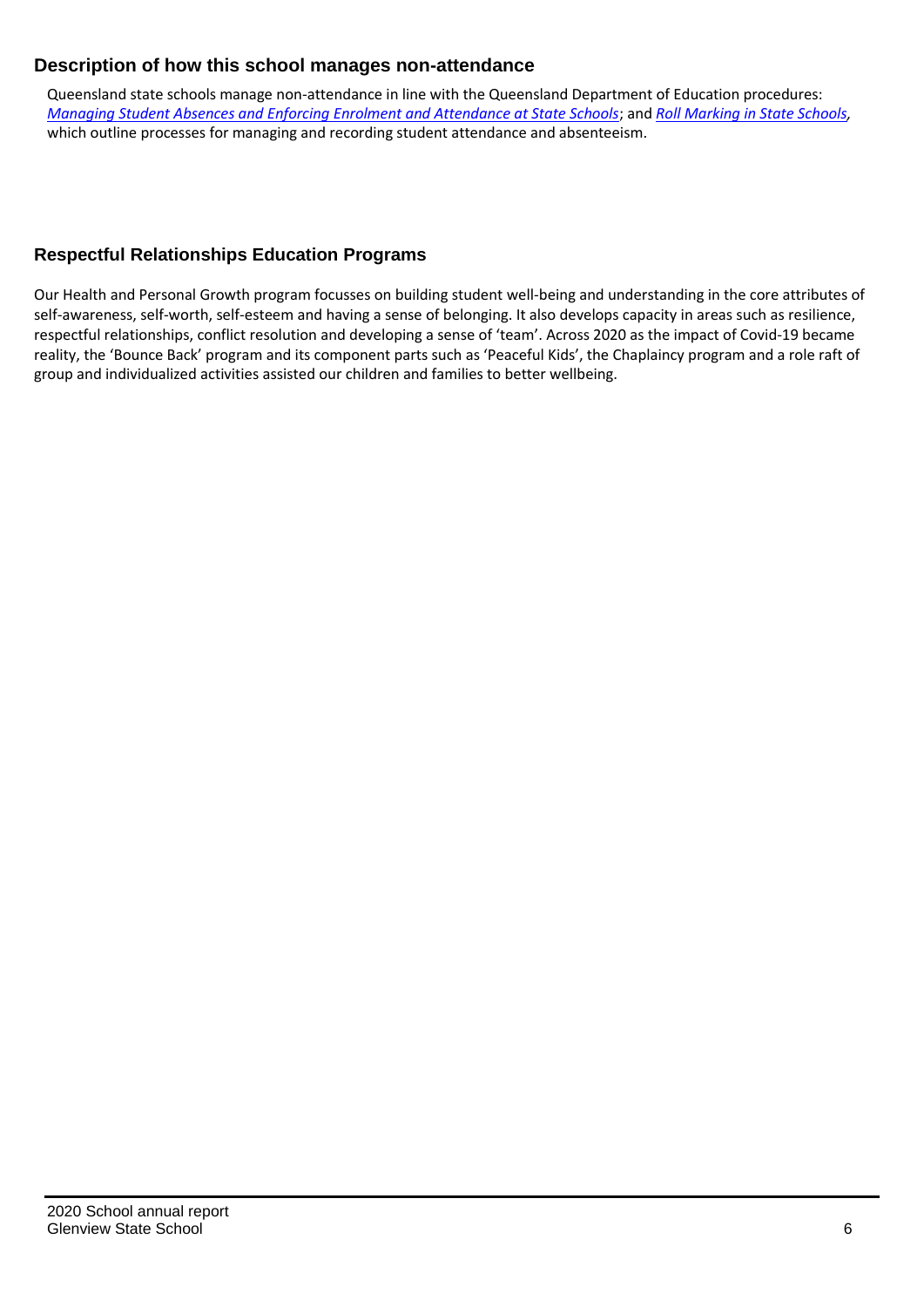## **School Disciplinary Absences**

#### **Table 6: Count of school disciplinary absences at this school**

| Type of school disciplinary absence | 2018 | 2019 | 2020 |
|-------------------------------------|------|------|------|
| <b>Short Suspension</b>             |      |      |      |
| Long Suspension                     |      |      |      |
| Exclusion                           |      |      |      |
| Total                               |      |      | 3    |

Notes

1. School disciplinary absence (SDA) data is a total of short suspensions (1–10 days), long suspensions (11–20 days), exclusions and cancellations. 2. The number of SDAs is not the number of students who received an SDA as one student may be suspended several times in a school year. Each time a student is suspended it is recorded as an additional SDA. The data does not reflect the outcomes of appeal decisions.

3. 2020 data was impacted by the COVID-19 health emergency. There were significantly fewer SDAs during the home-based learning period (the first five weeks of Term 2) compared to previous years.

## **School Funding**

## **School income broken down by funding source**

School income, reported by financial year accounting cycle using standardized national methodologies and broken down by funding source is available via the *[My School](http://www.myschool.edu.au/)* website.

#### *How to access our income details*

- 1. Click on the *My School* link [http://www.myschool.edu.au/.](http://www.myschool.edu.au/)
- 2. Enter the school name or suburb of the school you wish to search.

| Search by school name or suburb | <b>School sector</b> | <b>School type</b> | <b>State</b> | ∽ |
|---------------------------------|----------------------|--------------------|--------------|---|
|                                 |                      |                    |              |   |

3. Click on *View School Profile* to access the school's profile.



4. Click on *Finances* and select the appropriate year to view school financial information.

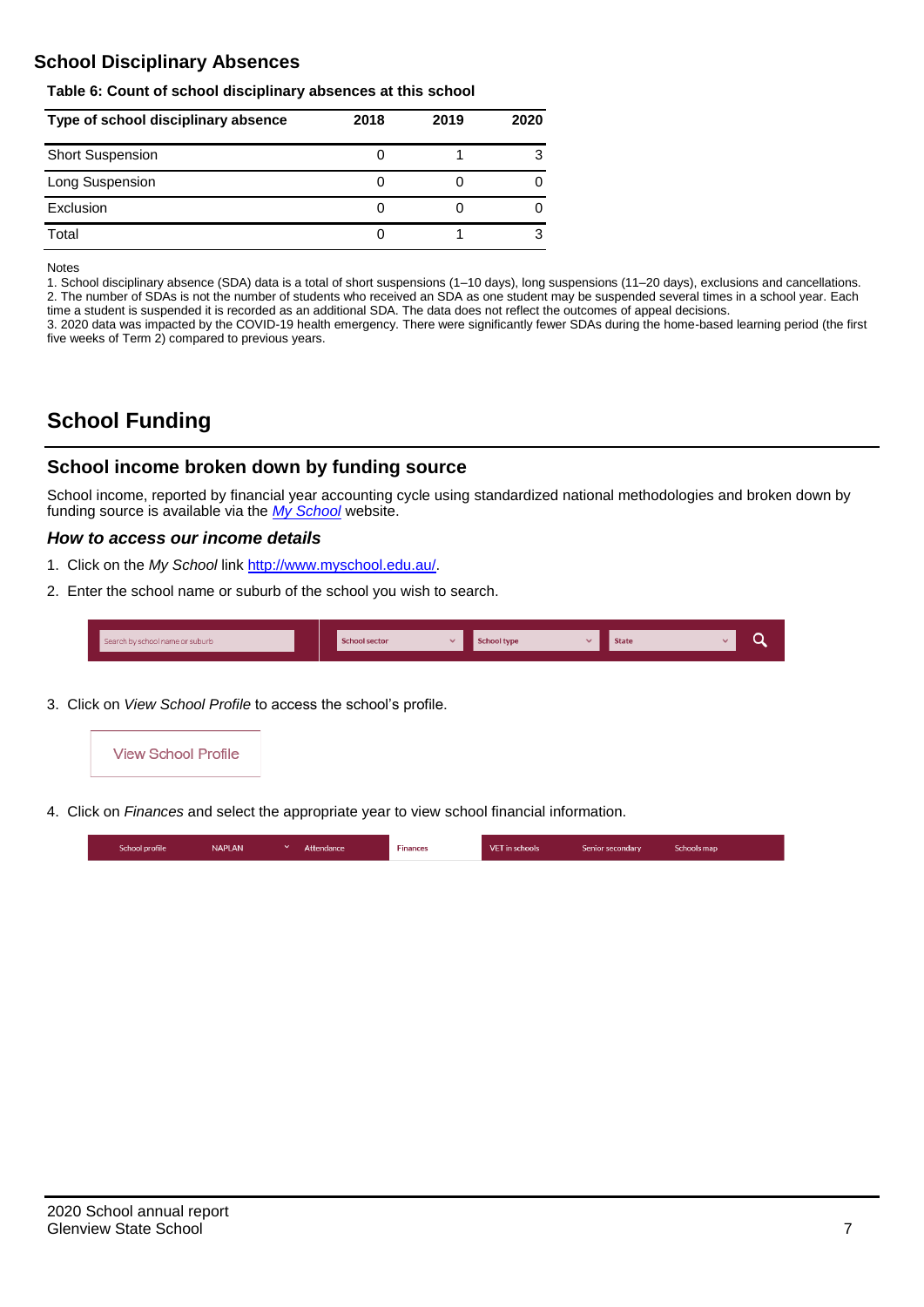## **Teacher standards and qualifications**

The *Teacher registration eligibility requirements: Policy* (p.1) states:

To be eligible for registration, a person must satisfy the Queensland College of Teachers (QCT) that they meet requirements regarding qualification and experience, or have otherwise met the requirements of the *Australian Professional Standards for Teachers* (APST). A person must also satisfy the QCT that they are suitable to teach and meet English language proficiency requirements. All these requirements are specified in the Act and the *Education (Queensland College of Teachers) Regulation 2005* (the Regulation).

The qualifications required for teacher registration are successful completion of either -

- (a) a four-year initial teacher education program including teacher education studies of at least one year (e.g. a Bachelor of Education, or a double Bachelor degree in Science and Teaching) or
- (b) a one-year graduate initial teacher education program following a degree (e.g. a one-year Graduate Diploma of Education (Secondary) after a three-year Bachelor degree) or
- (c) another course of teacher education that the QCT is reasonably satisfied is the equivalent of (a) or (b). These are considered on a case-by-case basis.

For more information, please refer to the following link:

• <https://www.qct.edu.au/registration/qualifications>

## **Workforce composition**

## **Staff composition, including Indigenous staff**

**Table 7: Workforce composition for this school**

|                    | Teaching staff |      |      | Non-teaching staff |      |      | Indigenous staff |      |      |
|--------------------|----------------|------|------|--------------------|------|------|------------------|------|------|
| <b>Description</b> | 2018           | 2019 | 2020 | 2018               | 2019 | 2020 | 2018             | 2019 | 2020 |
| Headcount          | 18             | 23   | 26   | 10                 | 10   | 14   |                  |      |      |
| <b>FTF</b>         | 14             |      | 19   |                    |      | 8    |                  |      |      |

Notes

1. Teaching staff includes school leaders.<br>2. Indigenous refers to Aboriginal and Tor

2. Indigenous refers to Aboriginal and Torres Strait Islander people of Australia.<br>3. FTE = full-time equivalent

 $FTE = full-time equivalent$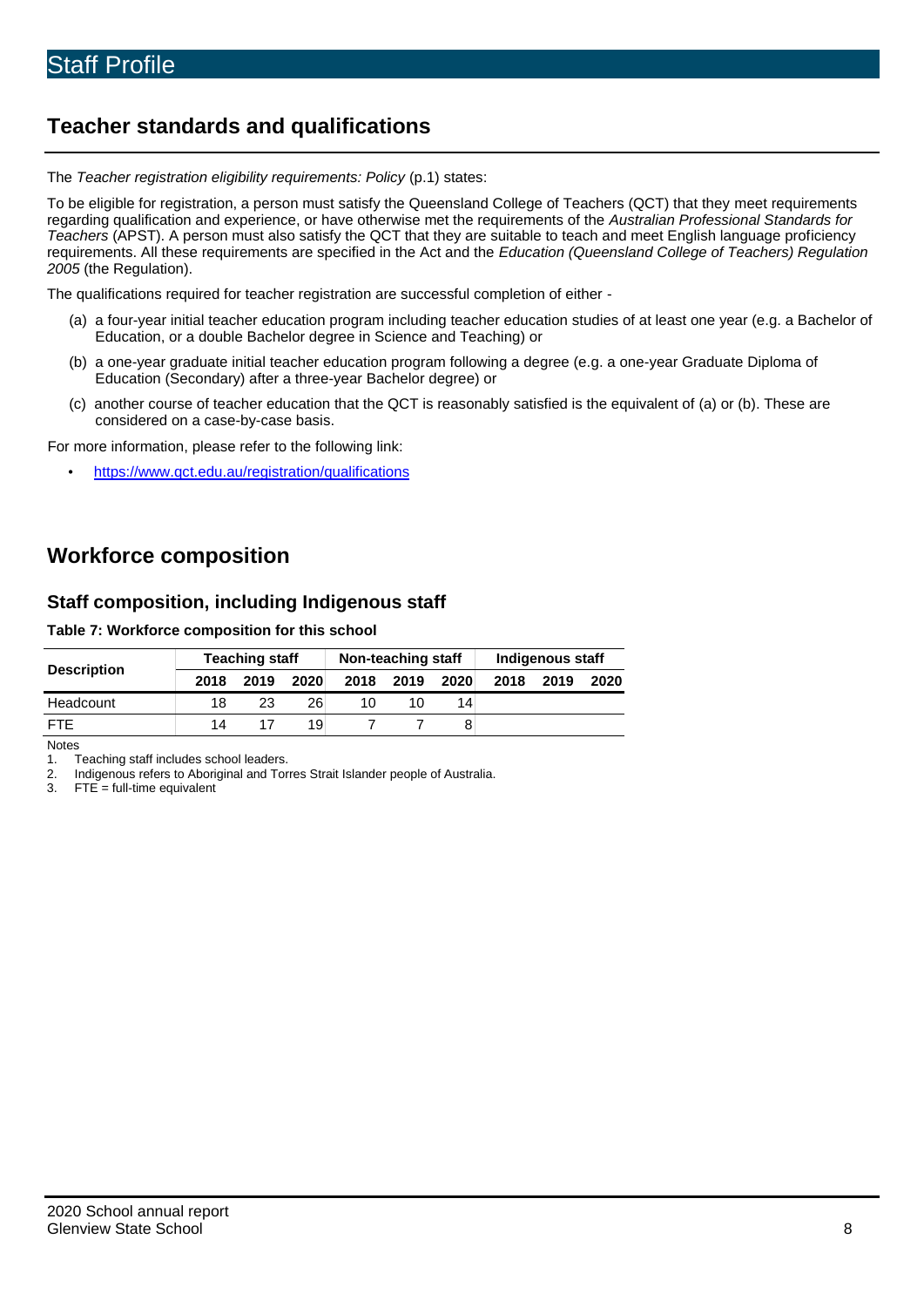## **Key student outcomes**

## **Student attendance**

Tables 8–9 show attendance rates at this school as percentages. In 2020, the COVID-19 health emergency affected student attendance in Queensland Government schools. Comparisons between 2020 and previous years' attendance data should not be made.

#### **Table 8: Overall student attendance at this school**

| <b>Description</b>                                  | 2018 | 2019 | 2020 |
|-----------------------------------------------------|------|------|------|
| Overall attendance rate for students at this school | 92%  | 92%  | 91%  |

Notes

1. The student attendance rate is based on Semester 1 each year and is generated by dividing the total of full-days and part-days that students

attended, and comparing this to the total of all possible days for students to attend, expressed as a percentage.

2. Full-time students only.

#### **Table 9: Student attendance rates for each year level at this school**

| <b>Year Level</b> | 2018 | 2019 | 2020 |
|-------------------|------|------|------|
| Prep Year         | 91%  | 92%  | 92%  |
| Year <sub>1</sub> | 91%  | 90%  | 92%  |
| Year 2            | 92%  | 91%  | 91%  |
| Year <sub>3</sub> | 94%  | 94%  | 91%  |
| Year 4            | 90%  | 92%  | 90%  |
| Year 5            | 94%  | 92%  | 92%  |
| Year <sub>6</sub> | 91%  | 90%  | 90%  |

Notes

1. The student attendance rate is based on Semester 1 each year and is generated by dividing the total of full-days and part-days that students attended, and comparing this to the total of all possible days for students to attend, expressed as a percentage.

2. Full-time students only.<br>3. DW = Data withheld to

 $DW = Data$  withheld to ensure confidentiality